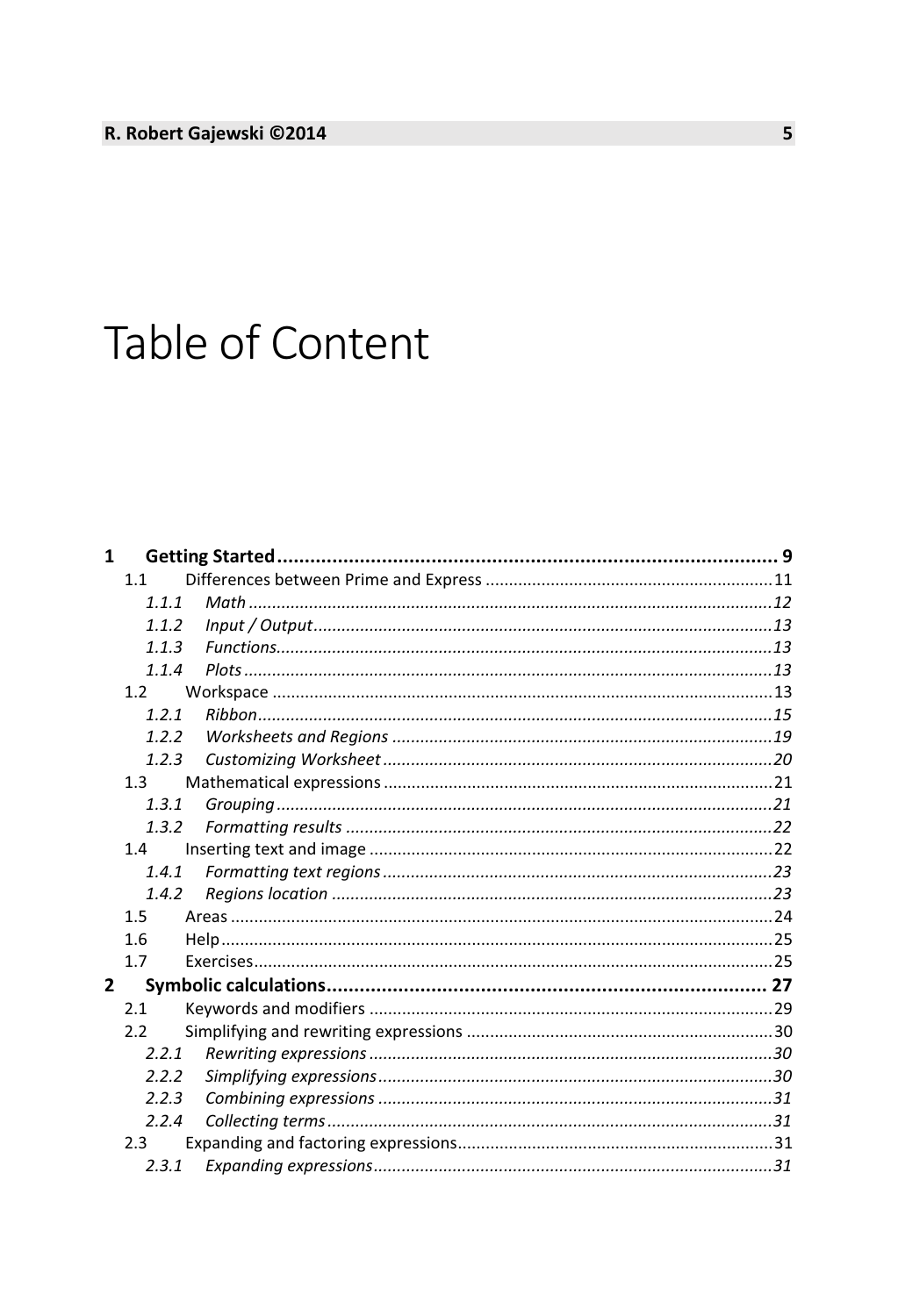## Engineering calculations and their programming

|   | 2.3.2                                                                 |  |  |
|---|-----------------------------------------------------------------------|--|--|
|   | 2.4                                                                   |  |  |
|   | 2.4.1                                                                 |  |  |
|   | Expanding a quotient of polynomials into partial fractions34<br>2.4.2 |  |  |
|   | 2.5                                                                   |  |  |
|   | 2.6                                                                   |  |  |
|   | 2.7                                                                   |  |  |
|   | 2.8                                                                   |  |  |
| 3 |                                                                       |  |  |
|   | 3.1                                                                   |  |  |
|   | 3.2                                                                   |  |  |
|   | 3.3                                                                   |  |  |
|   | 3.4                                                                   |  |  |
|   | 3.5                                                                   |  |  |
|   | 3.6                                                                   |  |  |
|   | 3.7                                                                   |  |  |
|   | 3.8                                                                   |  |  |
|   | 3.8.1                                                                 |  |  |
|   | 3.8.2                                                                 |  |  |
|   | 3.9                                                                   |  |  |
| 4 |                                                                       |  |  |
|   | 4.1                                                                   |  |  |
|   | 4.2                                                                   |  |  |
|   | 4.3                                                                   |  |  |
|   | 4.4                                                                   |  |  |
|   | 4.4.1                                                                 |  |  |
|   | 4.4.2                                                                 |  |  |
|   | 4.4.3                                                                 |  |  |
|   | 4.4.4                                                                 |  |  |
|   | 4.4.5                                                                 |  |  |
|   | 4.4.6                                                                 |  |  |
|   | 4.5                                                                   |  |  |
| 5 |                                                                       |  |  |
|   | 5.1                                                                   |  |  |
|   | 5.2                                                                   |  |  |
|   | 5.3                                                                   |  |  |
|   | 5.4                                                                   |  |  |
|   | 5.4.1                                                                 |  |  |
|   | 5.4.2                                                                 |  |  |
|   | 5.5                                                                   |  |  |
|   | 5.6                                                                   |  |  |
| 6 |                                                                       |  |  |
|   | 6.1                                                                   |  |  |
|   | 6.1.1                                                                 |  |  |
|   | 6.1.2                                                                 |  |  |
|   |                                                                       |  |  |

 $6\overline{6}$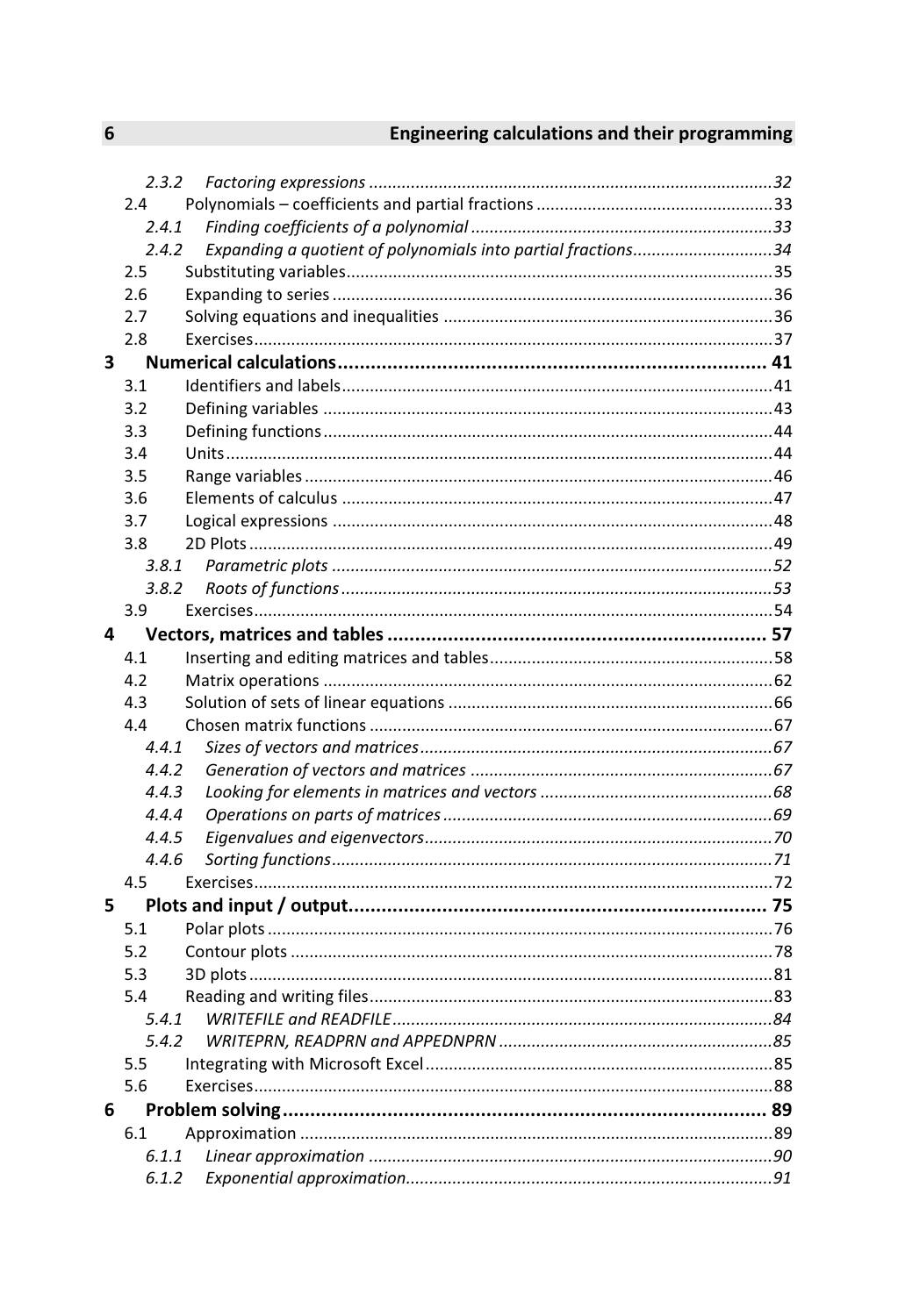## R. Robert Gajewski ©2014

|   | 6.2   |  |
|---|-------|--|
|   | 6.3   |  |
|   | 6.4   |  |
|   | 6.4.1 |  |
|   | 6.4.2 |  |
|   | 6.4.3 |  |
|   | 6.4.4 |  |
|   | 6.4.5 |  |
|   | 6.5   |  |
| 7 |       |  |
|   | 7.1   |  |
|   | 7.1.1 |  |
|   | 7.1.2 |  |
|   | 7.1.3 |  |
|   | 7.1.4 |  |
|   | 7.1.5 |  |
|   | 7.2   |  |
|   | 7.2.1 |  |
|   | 7.2.2 |  |
|   | 7.2.3 |  |
|   | 7.3   |  |
|   | 7.3.1 |  |
|   | 7.3.2 |  |
|   | 7.3.3 |  |
|   | 7.3.4 |  |
|   | 7.4   |  |
| 8 |       |  |
|   | 8.1   |  |
|   | 8.1.1 |  |
|   | 8.1.2 |  |
|   | 8.1.3 |  |
|   | 8.1.4 |  |
|   | 8.2   |  |
|   | 8.2.1 |  |
|   | 8.3   |  |
|   | 8.3.1 |  |
|   | 8.3.2 |  |
|   | 8.3.3 |  |
|   | 8.3.4 |  |
|   | 8.4   |  |
|   | 8.4.1 |  |
|   | 8.4.2 |  |
|   | 8.4.3 |  |
|   | 8.4.4 |  |
|   | 8.5   |  |
|   |       |  |

 $\overline{7}$